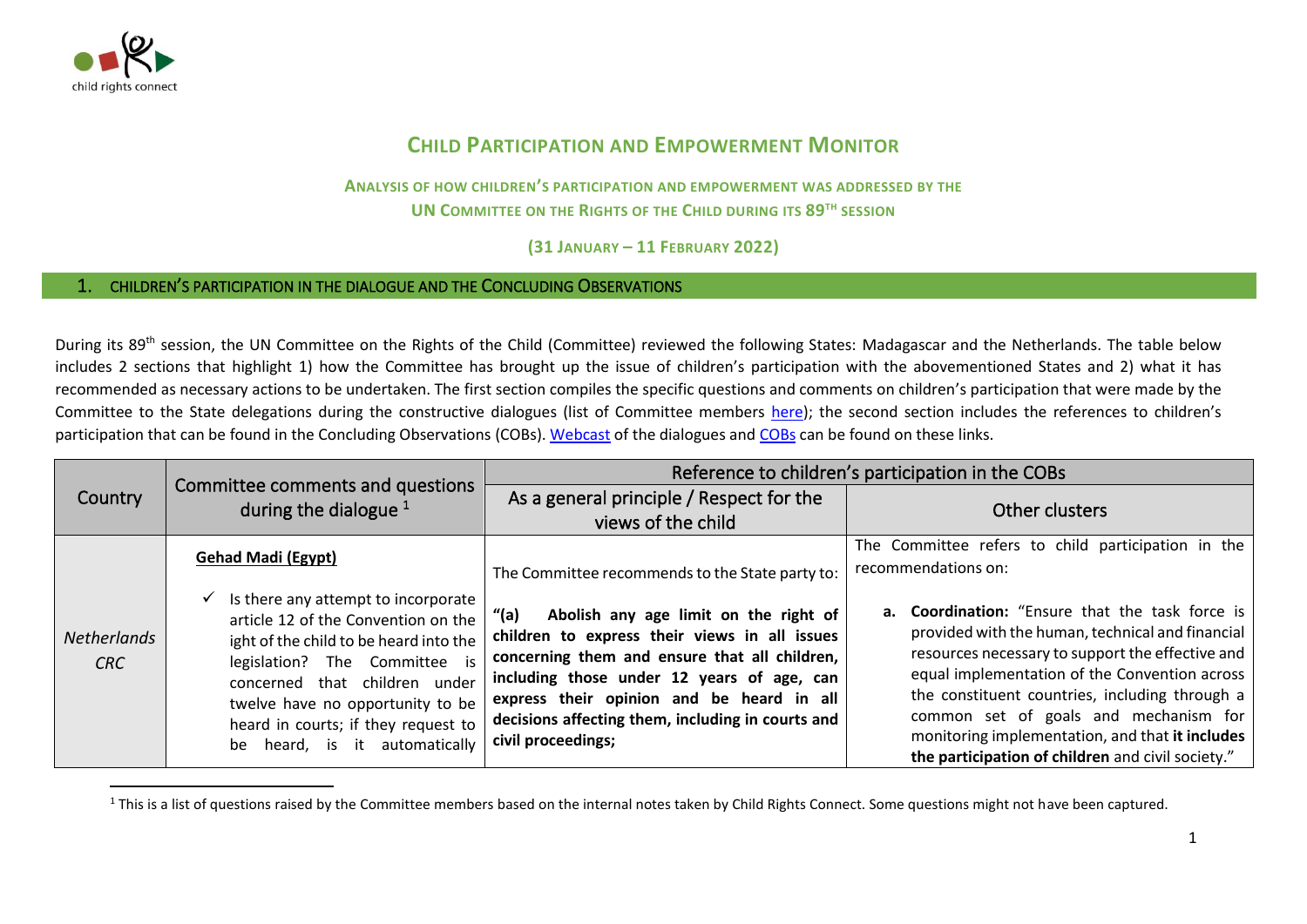

| implemented or it is up to the judge<br>to decide?<br>Will you please inform us about any                                                                                                                                                                                                                                                                                                                                                                                                                                                                                                                                                                                                                      | (b)<br>Continue to strengthen measures to<br>promote the <b>meaningful and empowered</b><br>participation of all children, including children in<br>disadvantaged situations, within the family, the                                                                                                                                                                                                                                                                                                                                                                                                                                           |                | b. Allocation of resources: "Ensure transparent<br>and participatory budgeting processes at<br>central, regional and local levels in which civil<br>society, the public and children can participate                                                                                                                                                                                                                                                                                                                                                                                                                                                                                                                                                                                                                                                                                                                                                                                                                                                                                                                                                                                                                                                                                                                       |
|----------------------------------------------------------------------------------------------------------------------------------------------------------------------------------------------------------------------------------------------------------------------------------------------------------------------------------------------------------------------------------------------------------------------------------------------------------------------------------------------------------------------------------------------------------------------------------------------------------------------------------------------------------------------------------------------------------------|------------------------------------------------------------------------------------------------------------------------------------------------------------------------------------------------------------------------------------------------------------------------------------------------------------------------------------------------------------------------------------------------------------------------------------------------------------------------------------------------------------------------------------------------------------------------------------------------------------------------------------------------|----------------|----------------------------------------------------------------------------------------------------------------------------------------------------------------------------------------------------------------------------------------------------------------------------------------------------------------------------------------------------------------------------------------------------------------------------------------------------------------------------------------------------------------------------------------------------------------------------------------------------------------------------------------------------------------------------------------------------------------------------------------------------------------------------------------------------------------------------------------------------------------------------------------------------------------------------------------------------------------------------------------------------------------------------------------------------------------------------------------------------------------------------------------------------------------------------------------------------------------------------------------------------------------------------------------------------------------------------|
| development to<br>establish<br>a<br>children's parliament?<br><b>Ann Skelton (South Africa)</b><br>child<br>what<br>extent<br>To<br>was<br>participation ensured in urban<br>planning processes, and making sure<br>children had a place to play?<br>Philip Jaffé (Switzerland)<br>In efforts to address environmental<br>issues and climate change, the<br>State mentioned various plans to<br>involve youth, but I have not heard<br>anything about the participation of<br>children and I would like to<br>underscore that energy regarding<br>climate change comes as much<br>from children as from youth, so<br>what would you tell children about<br>their future participation in the<br>climate plans? | community, schools and the realm<br>of<br>policymaking at the municipal and national levels,<br>such as by developing toolkits for consulting<br>children on national policy issues and ensuring<br>that the outcomes of children's councils are<br>systematically fed into public decision-making;<br>(c)<br>Ensure that all relevant professionals,<br>including teachers and youth care professionals,<br>working with and for children, systematically<br>receive appropriate training on the right of the<br>child to be heard and have his or her opinion<br>taken into account and in accordance with the<br>child's age and maturity." | c.<br>d.<br>e. | effectively"<br>Non-discrimination: "Evaluate, with the<br>participation of children and civil society,<br>existing measures aimed at combating<br>discrimination against children in disadvantaged<br>situations, to assess their impact and revise<br>measures accordingly;"<br>Harmful practices: "Prohibit the performance of<br>unnecessary medical or surgical treatment on<br>intersex children where those procedures may<br>be safely deferred until children are able to<br>provide their informed consent and provide<br>reparations for children<br>who<br>received<br>unnecessary treatment;"<br>Impact of climate change on the rights of the<br>child: "Reduce greenhouse gas emissions in line<br>with<br>the<br>State<br>party's<br>international<br>commitments, and ensure that national policies<br>and programmes on environmental protection<br>and climate change are implemented in<br>accordance with the principles of the<br>Convention and taking into account children's<br>needs and views;"<br>Education, including vocational training and<br>guidance: "Allocate sufficient human, technical<br>and financial resources for the implementation<br>of the Safety at School Act and ensure that<br>measures aimed at combating bullying in<br>schools, including online bullying, encompass |
|                                                                                                                                                                                                                                                                                                                                                                                                                                                                                                                                                                                                                                                                                                                |                                                                                                                                                                                                                                                                                                                                                                                                                                                                                                                                                                                                                                                |                | prevention, early detection mechanisms, the                                                                                                                                                                                                                                                                                                                                                                                                                                                                                                                                                                                                                                                                                                                                                                                                                                                                                                                                                                                                                                                                                                                                                                                                                                                                                |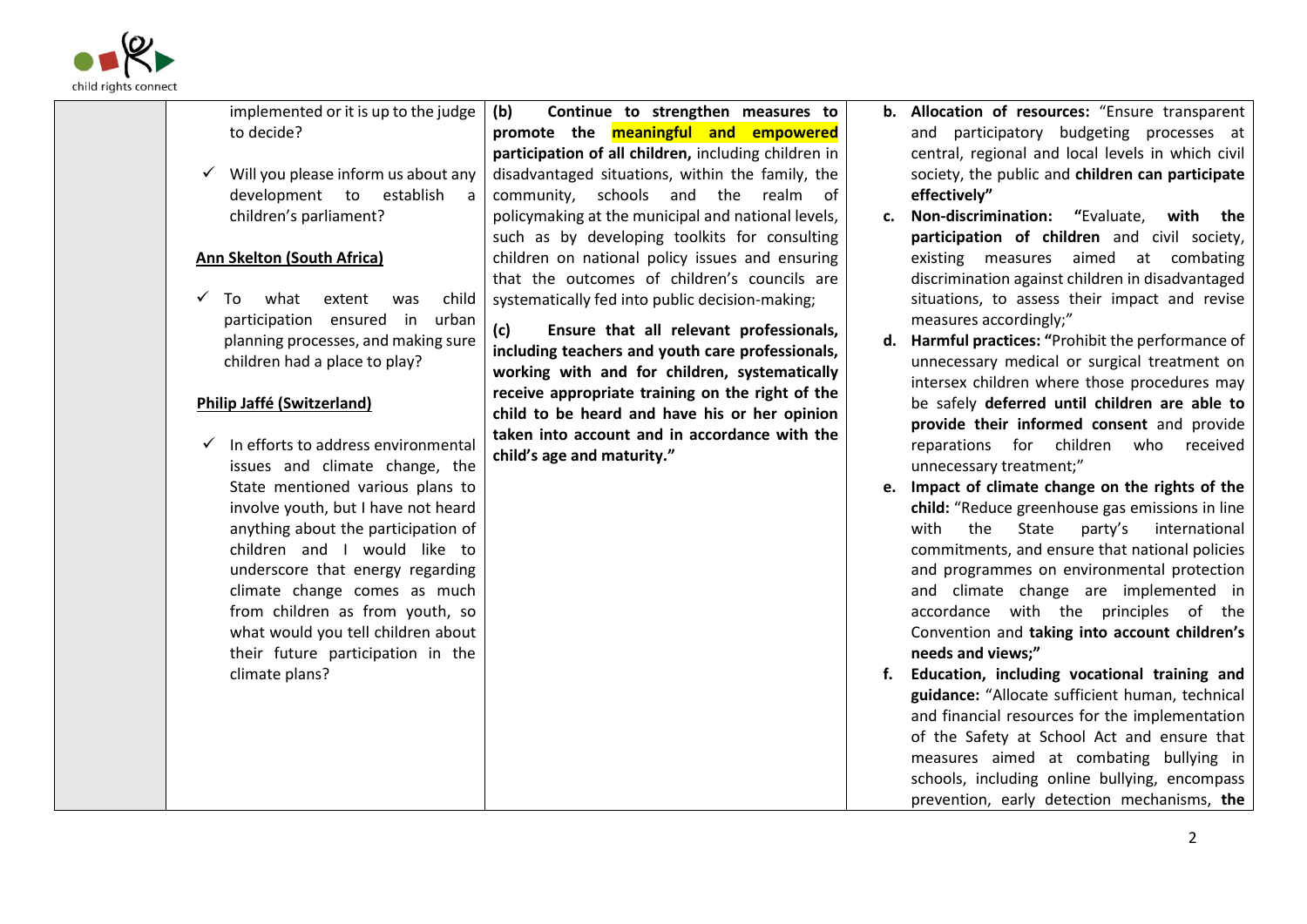

|                          |                                                                                                                                                                                                                                                                                                                                                                                                                                                                                                                                                                          |                                                                                                                                                                                                                                                                                                                                                                                                                                                                                                                                                       | empowerment of children and professionals,<br>intervention protocols, awareness-raising on its<br>harmful effects, and harmonized guidelines for<br>the collection of case-related data."<br>Asylum-seeking, refugee and migrant children:<br>g.<br>"Ensure that the best interests of asylum-<br>seeking children are given primary consideration<br>in all asylum processes and that their views are<br>heard, taken into account and given due<br>weight;"                                                                                                                                                                                                              |
|--------------------------|--------------------------------------------------------------------------------------------------------------------------------------------------------------------------------------------------------------------------------------------------------------------------------------------------------------------------------------------------------------------------------------------------------------------------------------------------------------------------------------------------------------------------------------------------------------------------|-------------------------------------------------------------------------------------------------------------------------------------------------------------------------------------------------------------------------------------------------------------------------------------------------------------------------------------------------------------------------------------------------------------------------------------------------------------------------------------------------------------------------------------------------------|----------------------------------------------------------------------------------------------------------------------------------------------------------------------------------------------------------------------------------------------------------------------------------------------------------------------------------------------------------------------------------------------------------------------------------------------------------------------------------------------------------------------------------------------------------------------------------------------------------------------------------------------------------------------------|
| Madagascar<br><b>CRC</b> | <b>Hynd Ayoubi-Idrissi (Morocco)</b><br>Have civil society and children really<br>been involved in the report that is<br>being reviewed?<br>Luis Ernesto Pedernera Reyna<br>(Uruguay)<br>Can children have access to tools to<br>express their feelings or desires with<br>society in the Malagasy state?<br>What is the State doing to move<br>forward with the right to children's<br>participation, to make it a cross-<br>cutting issue and ensure that the<br>State takes into account the<br>opinions and voices of children in<br>the policies it is rolling out? | The Committee recommends to the State party to:<br>"Recalling its general comment No. 12 (2009) on<br>the right of the child to be heard, the Committee<br>recommends that the State party promote<br>meaningful and empowered participation of all<br>children within the family, communities and<br>schools and in all relevant administrative and<br>other processes concerning them through, inter<br>alia, the adoption of appropriate legislation, the<br>training of professionals and the establishment of<br>specific platforms at schools." | The Committee refers to child participation in the<br>recommendations on:<br>a. Allocation of resources: "Ensure transparent<br>and participatory budgeting through public<br>dialogue, especially with children and for<br>proper accountability of local authorities;"<br>b. Corporal punishment: "Promote positive, non-<br>violent and participatory forms of child-rearing<br>and discipline;"<br>c. Impact of climate change on the rights of the<br>child:<br>"Ensure<br>that children's special<br>vulnerabilities, needs and views are taken into<br>account in developing policies and programmes<br>to address climate change and disaster risk<br>management;" |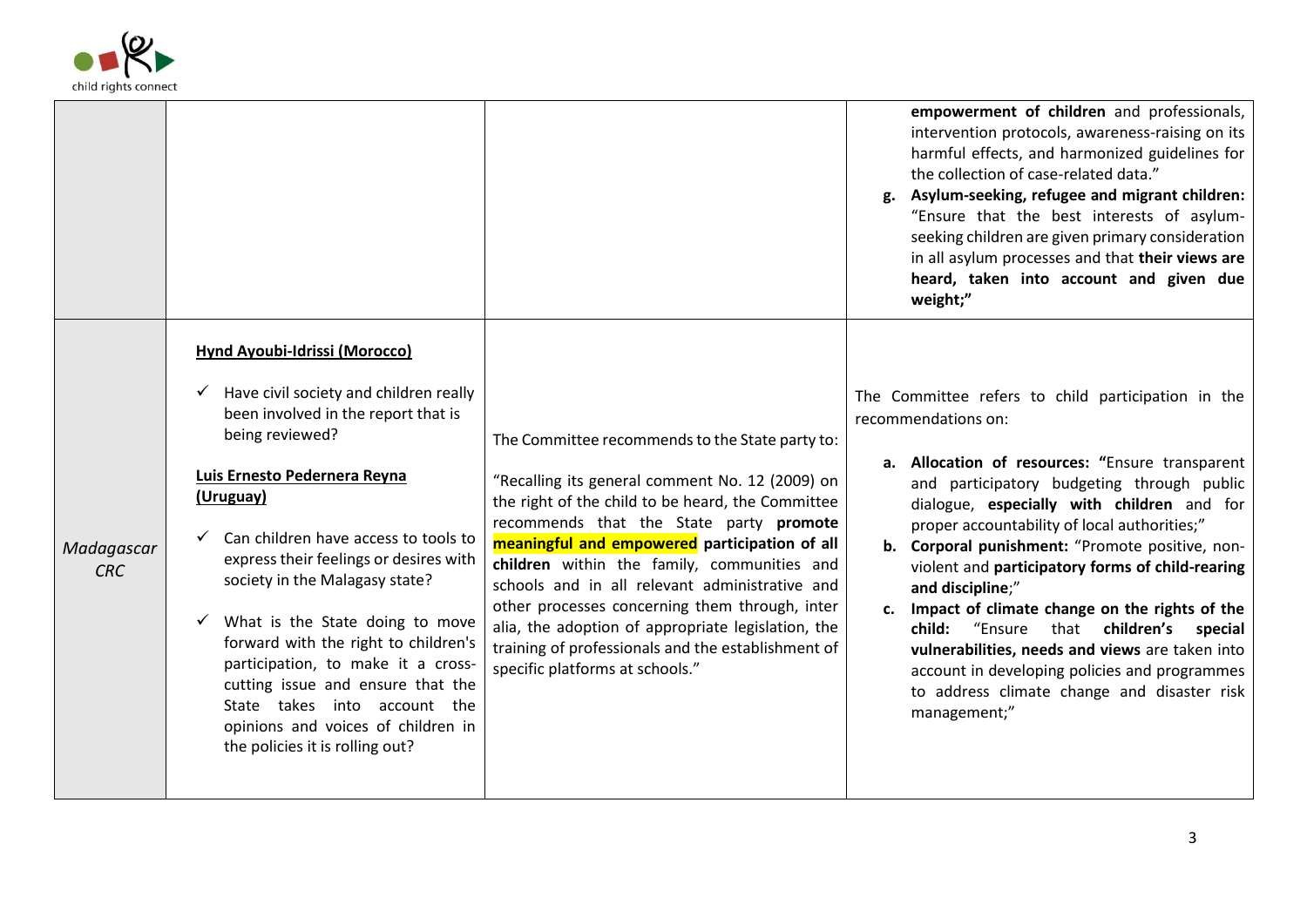

| <b>Mikiko Otani (Japan)</b><br>Regarding children's right to be<br>heard, what is Madagascar doing to<br>move forward with the right to<br>children's participation?                                                      |  |
|---------------------------------------------------------------------------------------------------------------------------------------------------------------------------------------------------------------------------|--|
| In judicial proceedings, are children<br>$\checkmark$<br>encouraged and supported to share<br>abuses and are they listened to by<br>judges, teachers and parents? And<br>are they responding properly to the<br>children? |  |